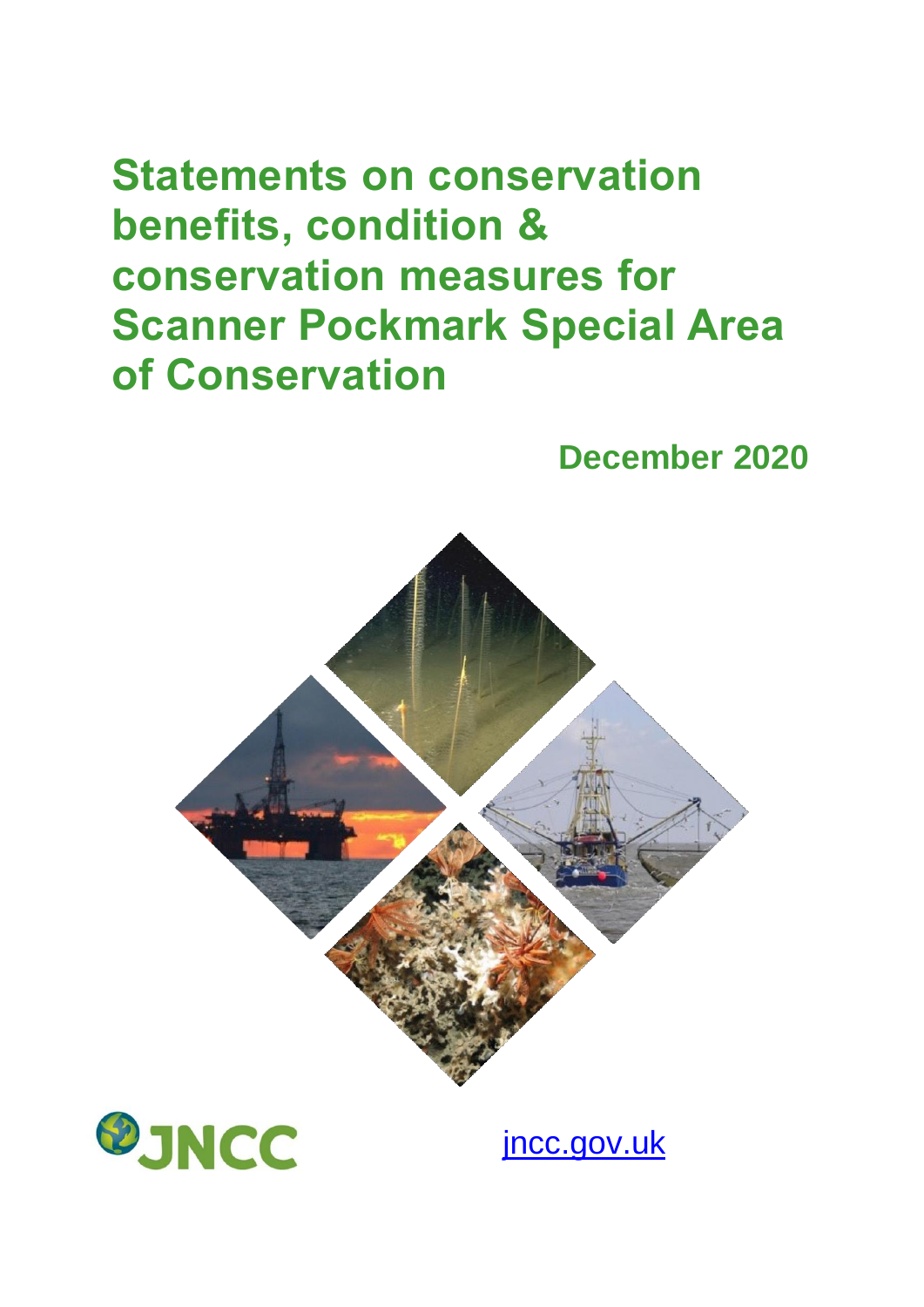#### **What the conservation advice package includes**

The information provided in this document sets out JNCC's current view of the site's condition, the conservation benefits which the site can provide and the measures required to support achievement of the site's conservation objectives. This forms part of JNCC's formal conservation advice package for the site and must be read in conjunction with all parts of the package as listed below:

- [Background](http://jncc.defra.gov.uk/pdf/ScannerPockmark_Background_V1.0.pdf) Document explaining where to find the advice package, JNCC's role in the provision of conservation advice, how the advice has been prepared, when to refer to it and how to apply it;
- [Conservation Objectives](http://jncc.defra.gov.uk/pdf/ScannerPockmark_ConservationObjectives_V1.0.pdf) setting out the broad ecological aims for the site;
- Statements on:
	- o the site's qualifying features condition;
	- o conservation benefits that the site can provide; and
	- o conservation measures needed to support achievement of the conservation objectives set for the site (this document);
- [Supplementary Advice on Conservation Objectives](http://jncc.defra.gov.uk/pdf/ScannerPockmark_SACO_V1.0.pdf) (SACO) providing more detailed and site-specific information on the conservation objectives; and
- [Advice on Operations](http://jncc.defra.gov.uk/docs/ScannerPockmark_AdviceOnOperations_V1.0.xlsx) providing information on those human activities that, if taking place within or near the site, can affect it and present a risk to the achievement of the conservation objectives.

The most up-to-date conservation advice for this site can be downloaded from the conservation advice tab in the [Site Information Centre](http://jncc.defra.gov.uk/page-6541) (SIC) on JNCC's website.

#### **Conservation benefits**

By maintaining or achieving favourable condition for the qualifying feature: Annex I Submarine structures made by leaking gases, the site will contribute to delivering:

- Strategic objectives and policies within [Scotland's National Marine Plan,](http://www.gov.scot/Publications/2015/03/6517) particularly 5 (climate change) and 9 (natural heritage);
- [Scottish Biodiversity Strategy's](http://www.gov.scot/Topics/Environment/Wildlife-Habitats/biodiversity/BiodiversityStrategy) Big Step 6 (Marine and coastal ecosystems restored) Priority Project 12 (Increase environmental status of our seas);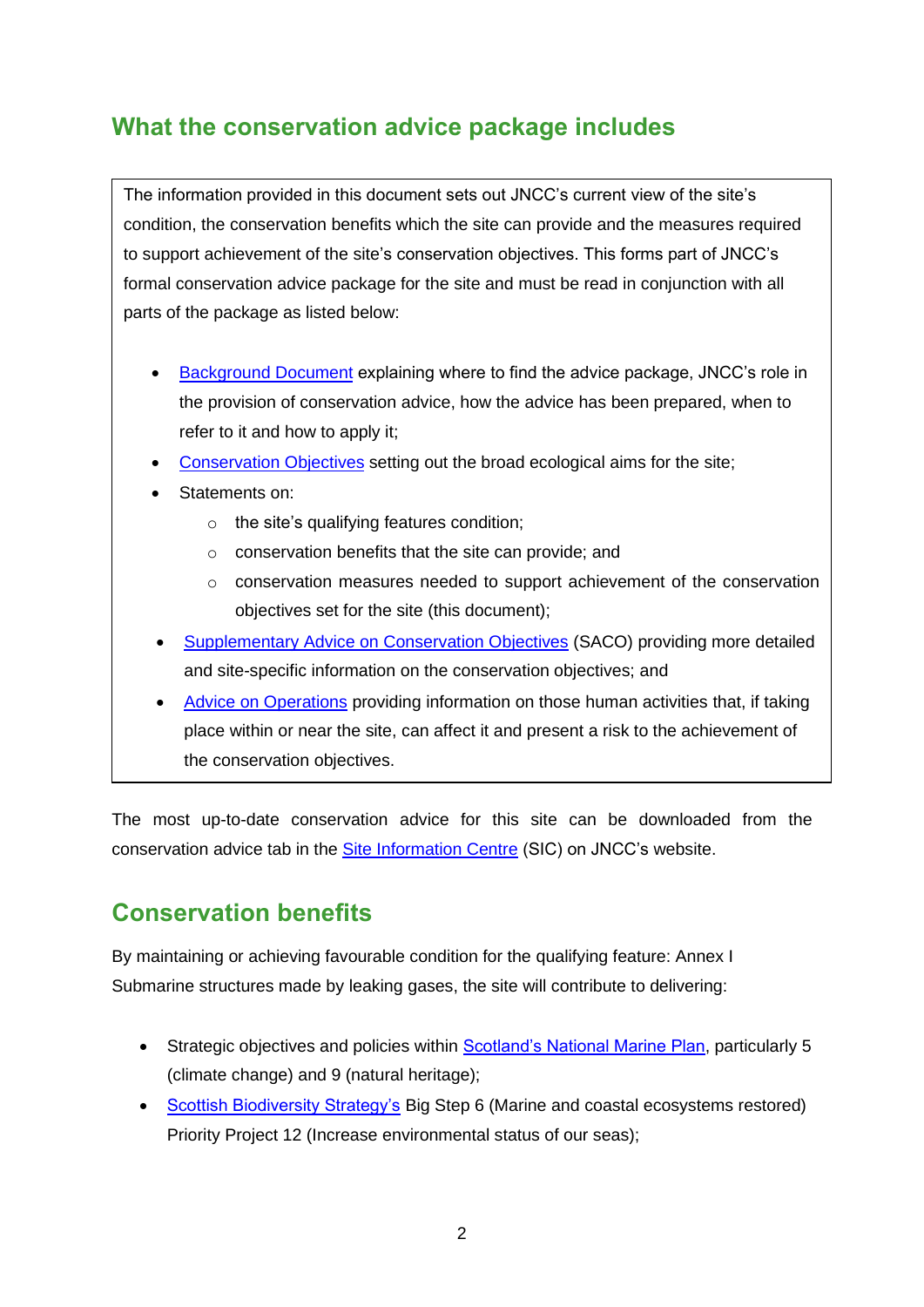- A network of MPAs around the UK, as outlined under the UK Marine & Coastal Access Act (2009) (Section 123) of relevance to Scotland;
- Favourable Conservation Status of Annex I Submarine structures made by leaking gases in the Northern North Sea.
	- o Favourable Conservation Status of habitats of European importance, including Submarine structures made by leaking gases is one of the aims of the Council Directive 92/43/EEC on the Conservation of natural habitats and of wild fauna and flora (Habitats Directive) as transposed into the Conservation of Offshore Marine Habitats and Species Regulations 2017);
- An ecological network of areas of special conservation interest under the Convention on the Conservation of European Wildlife and Natural Habitats (Bern Convention);
- An ecologically coherent network of MPAs which are well managed under the Convention for the Protection of the Marine Environment of the North-east Atlantic [\(OSPAR Convention\)](http://www.google.co.uk/url?sa=t&rct=j&q=&esrc=s&source=web&cd=1&cad=rja&uact=8&ved=0ahUKEwiH_6HQ9_nWAhWPF8AKHZWEC1EQFggmMAA&url=http%3A%2F%2Fjncc.defra.gov.uk%2Fpdf%2F06-03e_Guidance%2520ecol%2520coherence%2520MPA%2520network.pdf&usg=AOvVaw1ezMWbIWOM2xsUvBzKwao6), specifically OSPAR Region: II Greater North Sea Region;
- Good Environmental Status under the UK Marine Strategy; and
- Resilience of the UK's network of marine protected areas and wider marine biodiversity to impacts of climate change (2013 EU Guidance<sup>1</sup>).

This site has been designated because it encompasses multiple pockmarks with associated examples of Annex I habitat Submarine structures made by leaking gases in a European context. Historically, large blocks of Methane-Derived Authigenic<sup>2</sup> Carbonate (MDAC) have been identified at the base of the pockmarks within the site. Although these structures have not been confirmed within recent surveys of the site, they can provide a habitat for a diverse range of marine fauna different from the soft sediments of the surrounding seafloor.

This site may provide conservation benefits to the wider marine environment and society by affording protection to a seabed habitat type and its associated species and consequently the potential provision of the following ecosystem services:

• Climate regulation: by providing a natural storage capacity for greenhouse gases e.g. methane; and

<sup>1</sup> 2013 EU Guidelines on Climate Change and Natura 2000. Dealing with the impact of climate change on the management of the Natura 2000 Network of areas of high biodiversity value. Available here: http://ec.europa.eu/environment/nature/climatechange/pdf/Guidance%20document.pdf <sup>2</sup> An authigenic sedimentary rock deposit is one that was generated where it is found or observed. Sedimentary authigenic minerals include calcium carbonate.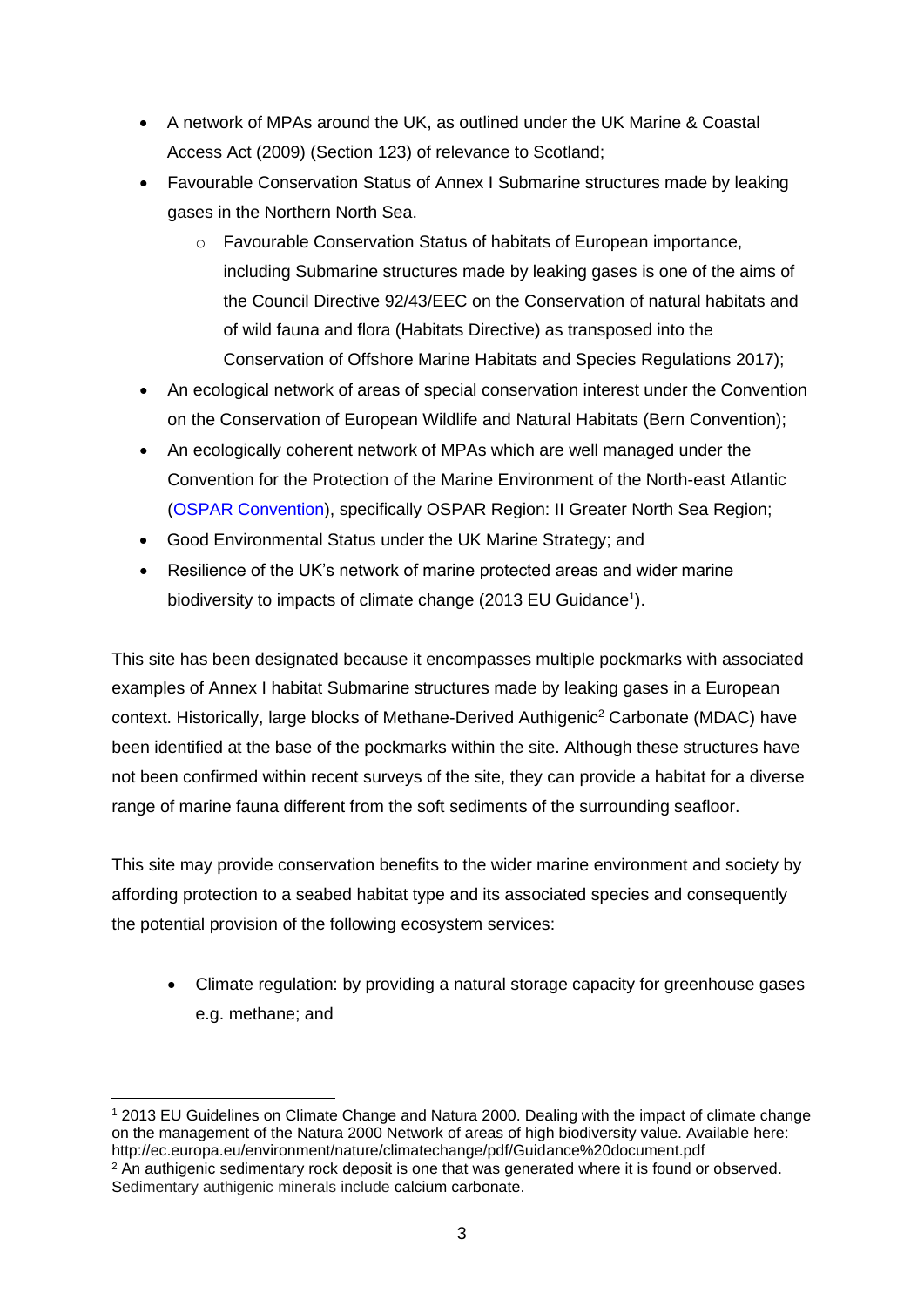• Nutrition: by providing habitat a food source as well as refugia for a variety of fauna, including a range of commercially important fish species.

However, there is limited empirical evidence for any ecosystem function being delivered by the Scanner Pockmark SAC. The infilling of pockmarks that has been identified within the site has obscured carbonate structures and bacterial mats previously recorded in 1985 and 1990, which is likely to have impacted upon the delivery of ecosystem services.

Further detail on ecosystem services which the site can provide are available in the [Supplementary Advice on Conservation](http://jncc.defra.gov.uk/pdf/ScannerPockmark_SACO_V1.0.pdf) Objectives (SACO) under the structure and function attribute.

Managing activities that affect the qualifying feature of the site to maintain it at or restore it to, favourable condition, will support the site's provision of the benefits and delivery of obligations listed above.

### **Site Condition**

Table 1 below sets out JNCC's view on the overall condition of the site's qualifying feature. This view is based on information provided in the [Supplementary Advice on Conservation](http://jncc.defra.gov.uk/pdf/ScannerPockmark_SACO_V1.0.pdf)  [objectives](http://jncc.defra.gov.uk/pdf/ScannerPockmark_SACO_V1.0.pdf) (SACO).

The SACO sets out our understanding of the feature's attributes which are listed in the [conservation objectives.](http://jncc.defra.gov.uk/pdf/ScannerPockmark_ConservationObjectives_V1.0.pdf) In summary, a feature is in unfavourable condition either where evidence indicates one or more of its attributes need to be restored or where restoration is not considered to be possible through human intervention. Conversely, a feature is in favourable condition where evidence indicates none of the attributes are being adversely affected. To understand JNCC's view on condition you will need to refer to the SACO for this site.

| <b>Protected feature</b> | <b>View of condition</b>                                                                                                                                                   |
|--------------------------|----------------------------------------------------------------------------------------------------------------------------------------------------------------------------|
| leaking gases            | Annex I Submarine structures made by   Unfavourable – noting it is not considered<br>feasible to restore some of the feature's<br>attributes using management intervention |